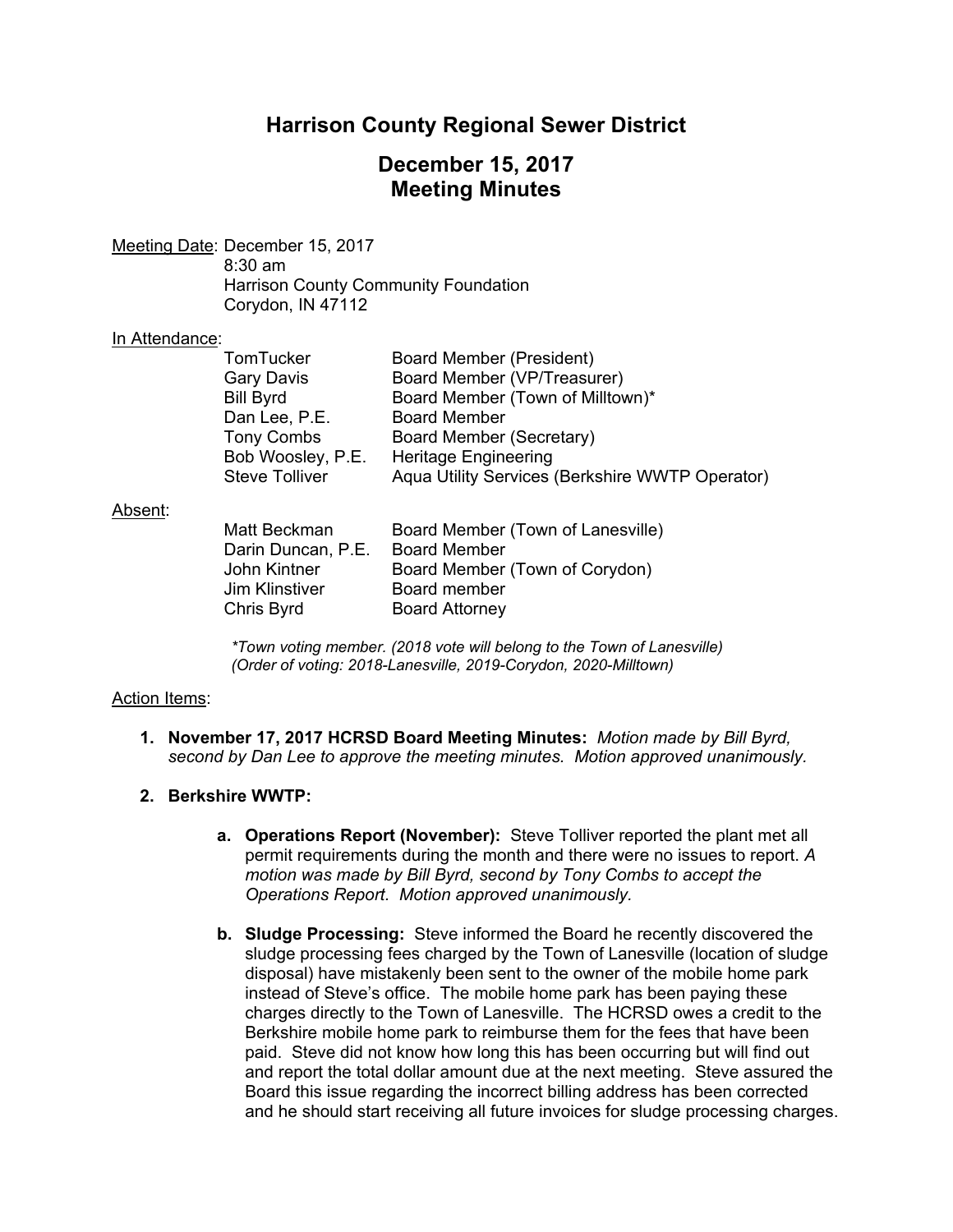HCRSD Mtg Minutes December 15, 2017 Page 2 of 4

- **3. Hospital Medical Campus (Water Line Break):** Steve reported the medical campus experienced a water line break during the month of November that result in a large volume of water that did not enter the sewer system. The leak has been repaired. The Town of Corydon will issue a monthly sewer bill based on their 6 month average usage. Steve said he has spoken to his point of contact at the Hospital and they advised him they have already issued payment to the District for the actual amount of water utilized. A credit will be due to the hospital on future billing cycles.
- **4. Village Inn Sanitary Sewer Connection:** Bob Woosley provided an update to the Board regarding the failed septic system at this location in New Salisbury. The Harrison County Health Department is now involved. The Health Department has sent notice to the property owner that they must connect to the sanitary sewer line that runs alongside the property (the existing on-site septic system is beyond repair). The property owner has refused to connect and has stated the HCRSD created the problem when the sanitary sewer lines were constructed. Per the Health Department, there seems to be evidence from historical photographs that indicate the system was in failure well before the HCRSD undertook their sanitary sewer project. In addition, the lateral field for this property lies on an adjoining property that is under separate ownership. Tony Combs informed the Board this matter has been turned over to the County Attorney's office in hopes of getting resolution. There is no further action needed from the Board at this time.

# **5. Future Developments:**

- **a. Blue River Services Proposed Housing Development:** Bob Woosley informed the Board he was contacted by Sue Anne Stroud with Blue River Services (BRS) regarding a planned housing development they wish to pursue in New Salisbury. The proposed site is located immediately behind the Post Office on land owned by Missi Bush-Sawtelle. Bob is sending information to BRS and their engineer. Bob will follow up at January's meeting with more details as this project progresses.
- **b. Kepley Fields (Thieneman Development):** Bob Woosley reported a preliminary Sketch Plat has been submitted on the 38-acre parcel on the northeast corner of State Roads 135 and 64. Name of the development is Kepley Fields. Preliminary information calls for 71 single family residential units, 6 commercial lots, and 1 multifamily lot. All lots are to be served by the District's sanitary sewer system. The Developer will be responsible for all construction costs. Bob has informed Planning and Zoning (Eric Wise) that easements will be required along some of the side and rear lot lines to allow for sewer expansion in the future. No further action is needed at this time. The next step is plan review once plans have been formally submitted.

# **6. Treasurers Report:**

- **a.** *Motion made by Tony Combs, second by Dan Lee to approve the November Treasurer's Report. Motion approved unanimously.*
- **b.** *Motion made by Gary Davis, second by Dan Lee to pay the following claims. Motion approved unanimously.*

### *District Checking Account:*

i. Harrison REMC-WWTP electric service  $$1,537.66$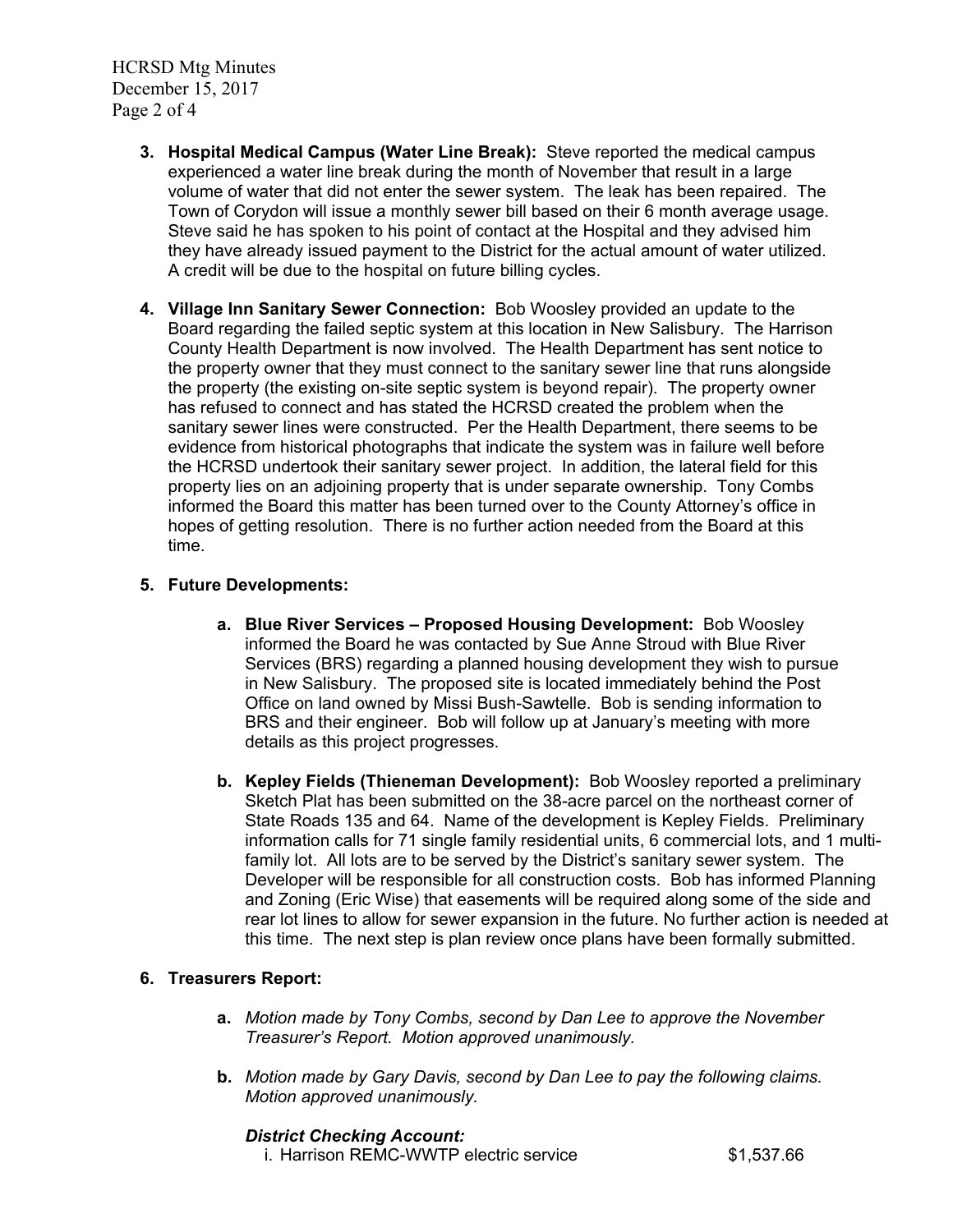HCRSD Mtg Minutes December 15, 2017 Page 3 of 4

| ii. Duke Energy - lift station electric service      | \$26.35    |
|------------------------------------------------------|------------|
| iii. Aqua Utility Services - WWTP Op. & LS Maint.    | \$3,106.36 |
| iv. Town of Corydon - Nov Sewer bills                | \$5,341.52 |
| v. Dillman, Chastain, Byrd - meeting and draft doc.  | \$125.00   |
| vi. Heritage Eng. - retainer/website/utility locates | \$895.20   |

### **7. Other Items:**

- **a. Encumbrance of County Funds:** The District has approximately \$27,000 remaining in their County Funds that need to be carried forward into 2018. Tom Tucker has signed the necessary paperwork and Gary Davis indicated it is on the Council's agenda for approval.
- **b. Establishment of Meeting Dates for 2018:** Meetings will continue to be held on the third Friday of each month at 8:30 am at the Harrison County Community Foundation (HCCF) Building. Tom Tucker has filled out and submitted the official request form to the HCCF to reserve the room.
- **c. Board Member Roster:** The following appointments expire at the end of 2017:
	- Commissioner Appointment (with recommendation from the Economic Development Corporation): Tom Tucker
	- Commissioner Appointment: Darin Duncan
		-
	- Town of Corydon: John Kintner
- - Town of Lanesville: Matt Beckman
- - Town of Milltown: Bill Byrd *Reappointed*

Bill Byrd stated he has been reappointed by the Town of Milltown.

Bob Woosley will reach out to the Town of Lanesville and Town of Corydon to confirm their appointments.

Regarding the Commissioner's appointments: Tom Tucker will speak to Darrell Voelker to confirm their wish to recommend Tom for reappointment. All indications are the EDC supports Tom's reappointment. As for Darin's reappointment, *a motion was made by Gary Davis, second by Bill Byrd for the District to write a letter of support for the reappointment of Darin to the Board. Motion approved unanimously.* 

- **d. Heritage Engineering Retainer Services Contract for 2018:** *A motion was made by Tony Combs, seconded by Gary Davis to approve the contract with Heritage Engineering to provide engineering support services to the District. Motion approved unanimously.*
- **e. Future Projects:** The Board would like to move forward with the following projects in 2018:
	- **Lanesville Interchange – Extension of 8" Sewer Line:** The EDC is in the process of planning for the construction of a frontage road that will connect to Areva. The District has previously reviewed schematic options for a sanitary sewer line to run along this proposed roadway. If the EDC moves forward with the planned roadway the District will likewise move forward with extending an 8" sewer line in this location.